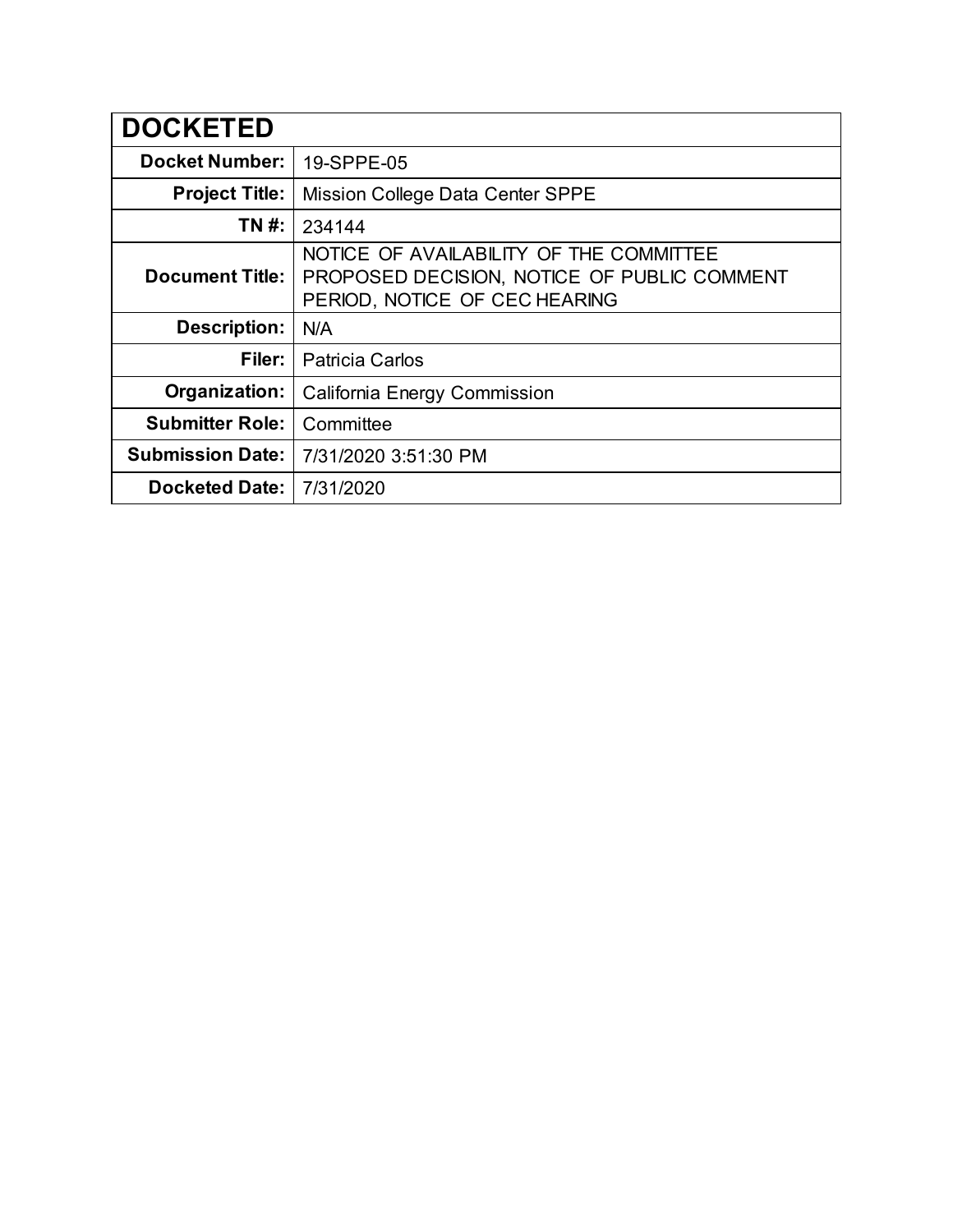

 **State of California State Energy Resources Conservation and Development Commission 1516 Ninth Street, Sacramento, CA 95814 1-800-822-6228 – www.energy.ca.gov**

**APPLICATION FOR SMALL POWER PLANT EXEMPTION FOR THE:**

*MISSION COLLEGE BACKUP GENERATING FACILITY*

 **Docket No. 19-SPPE-05**

# **NOTICE OF AVAILABILITY OF THE COMMITTEE PROPOSED DECISION, NOTICE OF PUBLIC COMMENT PERIOD, AND NOTICE OF CALIFORNIA ENERGY COMMISSION HEARING**

## **I. NOTICE OF AVAILABILITY**

On July 31, 2020, the Committee<sup>1</sup> appointed by the California Energy Commission (CEC)<sup>2</sup> to conduct proceedings on the application for a Small Powerplant Exemption (SPPE) for the Mission College Backup Generating Facility (Project) issued its Committee Proposed Decision (Proposed Decision), as required by California Code of Regulations, title 20, section 1945(a). The Proposed Decision was filed with the CEC's Docket Unit and a link to the internet-posted document was e-mailed to the Proof of Service list and the Mission College Backup Generating Facility SPPE listserv. The [Proposed Decision](https://efiling.energy.ca.gov/GetDocument.aspx?tn=234113) may be viewed on the CEC's website at:

https://efiling.energy.ca.gov/GetDocument.aspx?tn=234113

For a printed copy, please call the CEC's Publications Unit at (916) 654-5200 and ask for Publication No. **CEC-800-2020-003-CTD**.

## **II. NOTICE OF PUBLIC COMMENT PERIOD**

The CEC and the Committee invite interested persons, public agencies, and other entities to submit written comments on the Proposed Decision prior to the CEC hearing where it will be considered. The CEC requests that comments on the Proposed Decision be received by **5:00 p.m. on August 10, 2020**.

<sup>1</sup> The CEC appointed a Committee consisting of Karen Douglas, Commissioner and Presiding Member, and Janea Scott, Vice Chair and Associate Member, on January 22, 2020. (TN 231784).

<sup>&</sup>lt;sup>2</sup> The CEC is formally known as the "State Energy Resources Conservation and Development Commission." (Pub. Resources Code, § 25200.)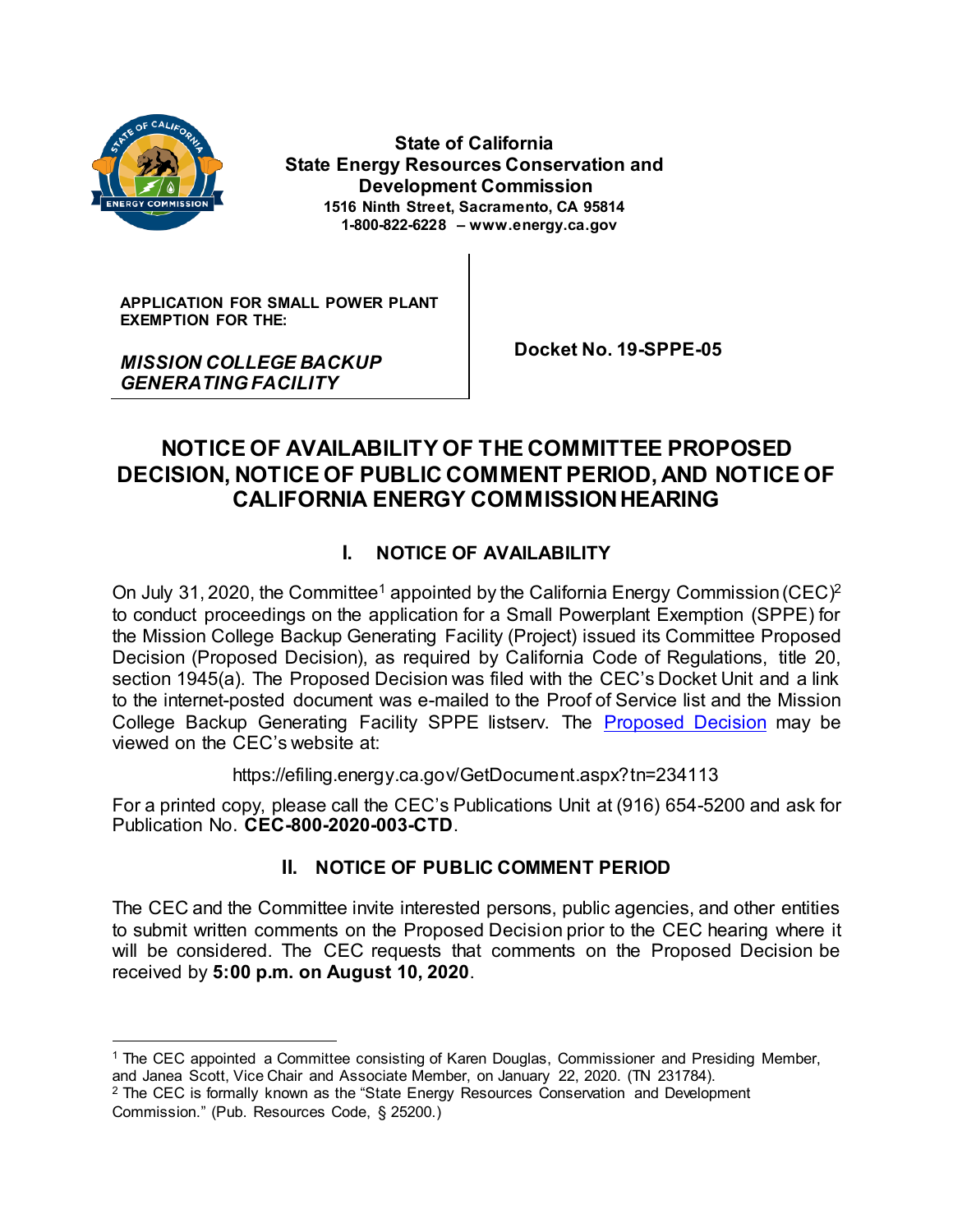To ensure that your comments are considered, they must be electronically uploaded to the e-filing system, or received by the Docket Unit via email, or physically delivered via mail on or before that date.

Comments may be submitted electronically at the [19-SPPE-05 docket page](https://efiling.energy.ca.gov/Ecomment/Ecomment.aspx?docketnumber=19-SPPE-05) found at https://efiling.energy.ca.gov/Ecomment/Ecomment.aspx?docketnumber=19-SPPE-05.

Otherwise, written comments may be submitted for posting on the proceeding docket by emailing them to the [Public Advisor](mailto:public.advisor@energy.ca.gov) at public advisor@energy.ca.gov or e-mailing them to the [docket unit](mailto:docket@energy.ca.gov) at docket@energy.ca.gov, or by U.S. Mail to:

> California Energy Commission Docket Unit Docket number: 19-SPPE-05 1516 Ninth Street, MS-14 Sacramento, CA 95814

For all comments, please include the docket number and proceeding name "**Docket No. 19-SPPE-05, Mission College Generating Facility**" in the subject line and on the cover page.

**Please note**: Your written and oral comments, attachments, and associated contact information (e.g., your address, phone, e-mail, etc.) become part of the viewable public record. Additionally, this information may become available via search engines such as Google and Yahoo.

Following the end of the comment period, the Committee, if appropriate, may prepare Errata describing changes to the Proposed Decision it recommends after its consideration of comments from the parties and the public.

#### **III. NOTICE OF CALIFORNIA ENERGY COMMISSION HEARING AT THE BUSINESS MEETING**

**PLEASE TAKE NOTICE** that the CEC will conduct a public hearing at the August 12, 2020, Business Meeting to consider the Proposed Decision (which recommends adoption of a Mitigated Negative Declaration and Mitigation Monitoring or Reporting Program for the Project and approval of an SPPE for the Mission College Backup Generating Facility), any errata, and comments. The Business Meeting information is as follows:

#### **Wednesday, August 12, 2020 The Business Meeting Begins at 10:00 a.m.**

## **REMOTE ACCESS ONLY**

*The CEC's August 12, 2020 Business Meeting will be held remotely, consistent with Executive Orders N-25-20 and N-29-20 and the recommendations from the California Department of Public Health to encourage physical distancing in order*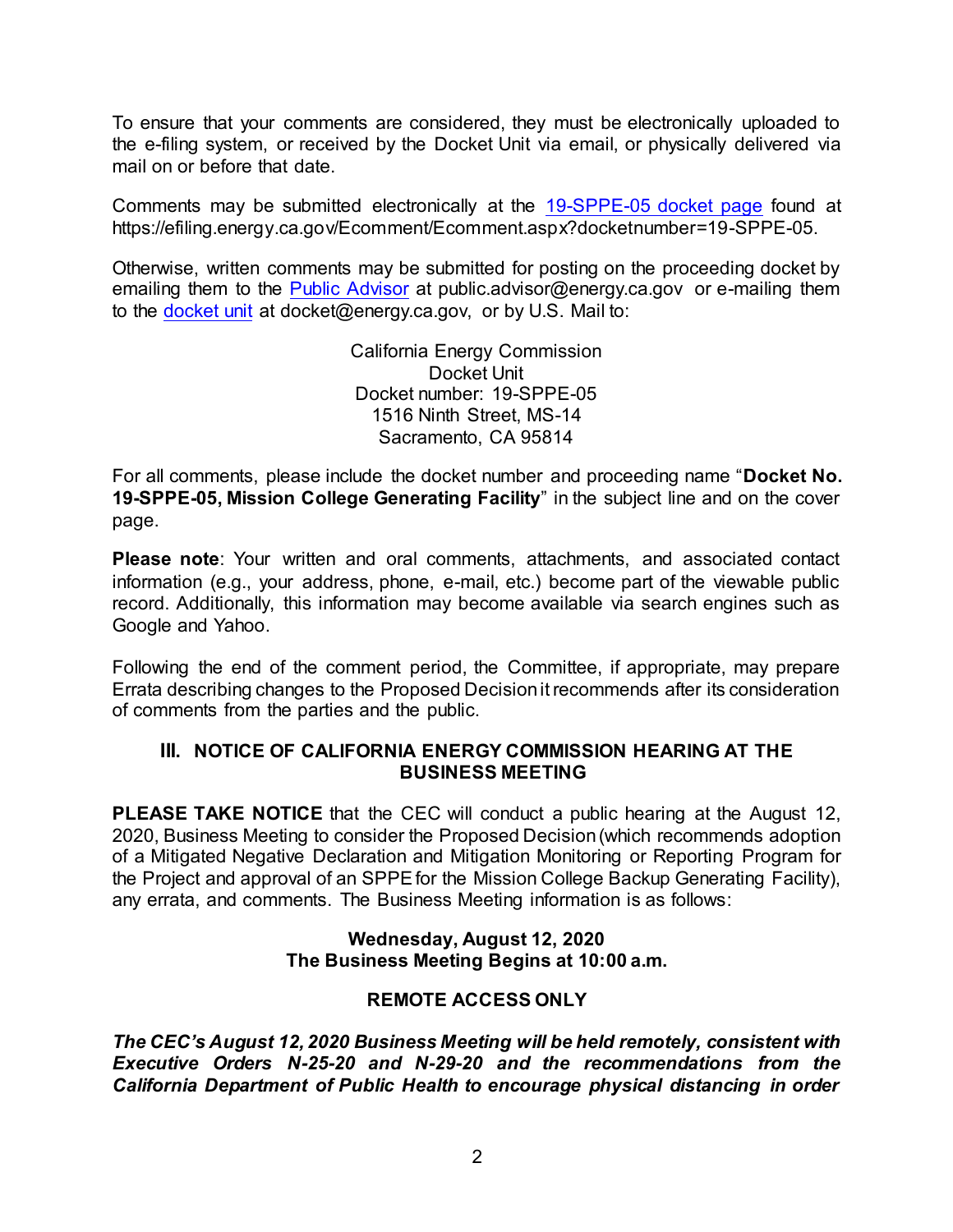#### *to slow the spread of COVID-19. The public and parties will be able to participate and/or observe the meeting consistent with the direction in these Executive Orders.*

To participate remotely, please see the instructions below under the section "**PARTICIPATING REMOTELY**."

#### **PURPOSE OF CALIFORNIA ENERGY COMMISSION HEARING**

The purpose of this hearing is to consider whether the CEC should adopt, modify, or reject the Proposed Decision and any errata. Parties and members of the public may participate and offer oral and written comments on the Project and Proposed Decision.

If the Proposed Decision is adopted, the CEC will compile a Final Commission Decision that incorporates the CEC Adoption Order, Committee Proposed Decision, any errata, and any modifications made by the CEC during the August 12, 2020, Business Meeting into a single document for the convenience of the parties and the public.

#### **PARTICIPATING REMOTELY**

To participate by telephone only, call 1-888-823-5065 on the day of the Business Meeting after 9:50 a.m. (Pacific Time). The passcode is "business meeting." If you plan to make public comment about a specific item, please provide your name, affiliation, and the item number to the operator.

[Click here](https://energy.zoom.us/j/93869230237?pwd=Zm96c09ULzdXTjd4eldtUXdnUGErdz09) to view and listen to this meeting via Zoom (https://energy.zoom.us/j/93869230237?pwd=Zm96c09ULzdXTjd4eldtUXdnUGErdz09).

You may also **access Zoom** at this address, https://join.zoom.us, and enter event number 938-6923-0237. The meeting password is mtg@10am.

Zoom technical support is available at (888) 799-9666 ext. 2, or you may [email the CEC's](mailto:publicadvisor@energy.ca.gov)  [Public Advisor's Office](mailto:publicadvisor@energy.ca.gov) at publicadvisor@energy.ca.gov, or by phone at (800) 822-6228. You may also visit [Zoom's help center](https://support.zoom.us/hc/) at https://support.zoom.us/hc/.

Note that in order to comment or ask a question, you must call 1-888-823-5065 as described above or you may email concise comments before the Business Meeting with your main point to the [Public Advisor's O](mailto:publicadvisor@energy.ca.gov)ffice at publicadvisor@energy.ca.gov to have the CEC's public advisor verbally relate the comments.

#### **[Subscribe to Electronic Mail Lists](http://www.energy.ca.gov/business_meetings) found at**

**www.energy.ca.gov/business\_meetings/.** To have the Business Meeting agenda emailed to you, enter your contact information under "Subscribe."

#### **PUBLIC ADVISOR AND OTHER CEC CONTACTS**

The CEC's Public Advisor's Office provides the public assistance in participating in CEC proceedings. For information on how to participate in this proceeding, or to request language services or other reasonable accommodations, please [contact the public](mailto:publicadvisor@energy.ca.gov)